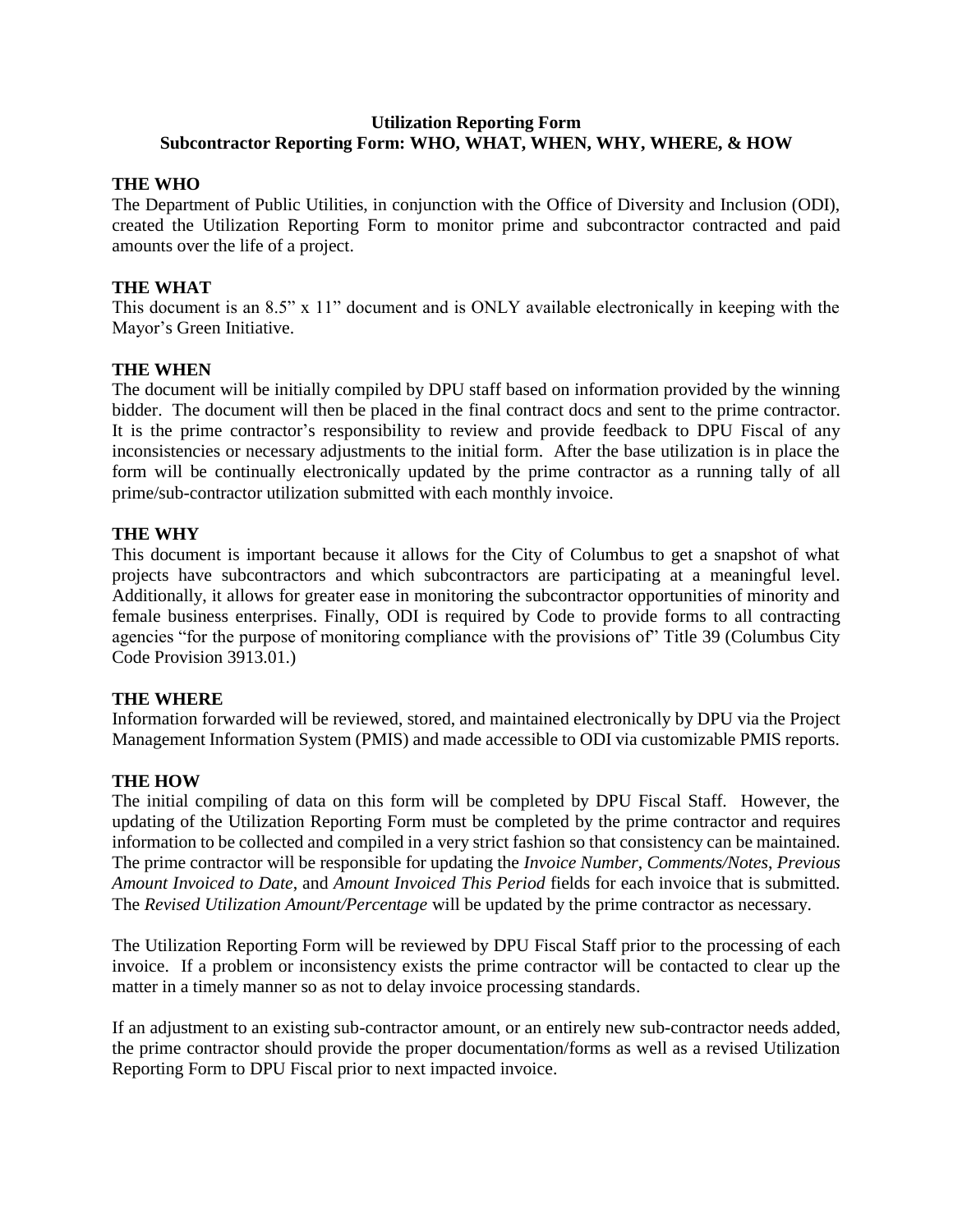#### **Utilization Reporting Form Fields to be Completed by DPU Fiscal Staff (These items are shown in YELLOW on the demo page)**

**Project Name/Number:** Unique descriptive title and Capital Improvement Project Number, set in 6+6 format given to a job (additional hidden project lines can be made available if necessary to accommodate merged utilization projects where appropriate)

**City PM and Phone Number:** The direct office phone number of the City of Columbus Project Manager who is responsible for providing oversight and management of the project

**Department/Division/Section:** Elements that identify the working group that the contract is for

**Ordinance Number:** The projects numerical legislative identifier for Columbus City Council

**Purchase Order Amount:** The dollar amount contracted for in the Legislation and Contract

**PO# (Suffix/Line #):** The contract/encumbrance document number used in the financial system to identify the job and process invoice payments

**Prime Contractor:** Individual, firm, partnership, or corporations which has a contract with the City

**Sub-Contractor:** Individual, firm, partnership or corporation to whom the prime contractor sublets part of the contract with the written approval of the City (multiple sub-contractors can appear on one project/contract and additional hidden subcontractor fields can be made available if necessary)

**Name/Address:** The full company name and main address (for the prime and each sub)

**Contact Information:** Name, email, and direct phone number for the representative from each firm

**Federal Tax ID# / Expiration Date:** Each firm that wishes to do business with the City (Prime or Sub) must have an active and valid Federal Tax Identification Number or Contract Compliance Number (CCN); these are typically valid for two years

**Firm Type:** The City of Columbus designates firms using several acronyms in an effort to identify and define business ownership

- MBE (Minority Business Enterprise)
- HL1 (Hispanic Business Enterprise)
- FBE (Female Business Enterprise)
- AS1 (Asian Business Enterprise) • MAJ (Majority firm)

*NOTE: The City does NOT recognize any other designations, e.g., WBE, DBE, etc. but some other government bodies may (such as EPA in relation to loan projects)… in those cases please choose a line that displays both necessary designations*

**DAX Vendor #:** The numeric code used to identify vendors in the DAX accounting system

**Contract Scope:** A short listing of the main tasks to be completed under the project

**Original Utilization Amount/Percentage:** The amount allocated to the prime and each sub-contractor to complete their designated tasks within the scope

• MBR/RMB (Registered Minority Business)